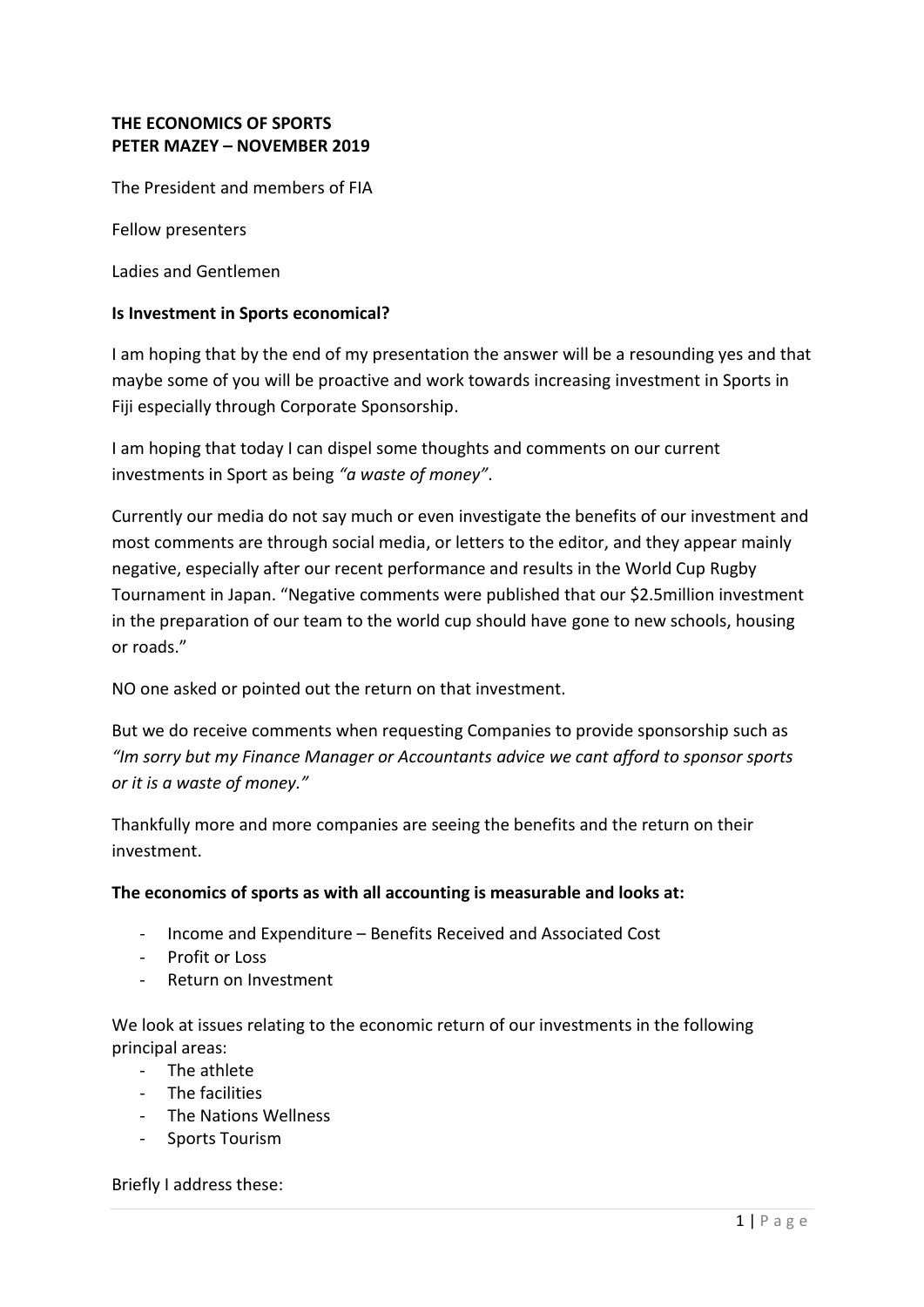#### **The athlete, the team –**

We invest in their development, in the past year a study of 42 National Sports Organisation Annual Financial Reports showed:

| Total Income: | \$29,690,467 |
|---------------|--------------|
|               |              |

Income Received From:

34.54% International Sports Grants \$10,255,297 26.74% Private Company Sponsorship \$7,939,213 On sponsorship \$5.7million was for rugby, \$750,000 for rugby league and \$700,000 for football, the rest split between the other 42 sports and is all a minor contribution to their incomes. This is the area we need your help in and is why Government this year announced a 150% Tax concession for any sports sponsorship over \$15,000.

| 22.03% | Fiji Government Sports Grants     |    | \$6,540,255 |
|--------|-----------------------------------|----|-------------|
| 7.13%  | <b>NSO Merchandising</b>          |    | \$2,116,590 |
| 5.56%  | Event Income/Gatetaking           |    | \$1,650,476 |
| 2.54%  | <b>NSO Fund Raising</b>           | S. | 755,246     |
| 0.92%  | <b>Australian Govt PSP Grants</b> |    | 274,196     |
| 0.54%  | NSO Membership Fees               | S. | 159,196     |

Balancing this against the costs the majority of NSO's break even and don't record any substantial profits as they balance expenditure on development and their athletes.

In analyzing the Fiji Government contribution as allocated in the National Budget over the past 6 years Government has contributed an average of \$7.7million per year representing 0.2 per cent of its total budget or an average of \$9.62 per person.

| But look at what is contributed back to the economy: |                                           |
|------------------------------------------------------|-------------------------------------------|
| Remittances from sports people                       | \$18.4 million (2014 estimates $-11\%$ of |
| remittances) (today at 11% equates to \$66M)         |                                           |
| International Sports Grants from Oseas               | \$10.3million                             |
| Total contributing to our foreign reserves           | \$28.7 million (minimum)                  |

Those are only figures that can be monitored as coming through the Banks or registered foreign exchange operations, it does not include funding that sports people bring home or send through mail or friends which the Reserve Bank admit could considerably increase the income received from Athletes.

And of course when looking at the economic benefits to Fiji we must also acknowledge the multiplier effect which if we use the bench mark of 3 we show direct economic benefits of \$86.1million

All on Governments investment of \$7.7million

NO ONE can deny that this is an excellent return on investment.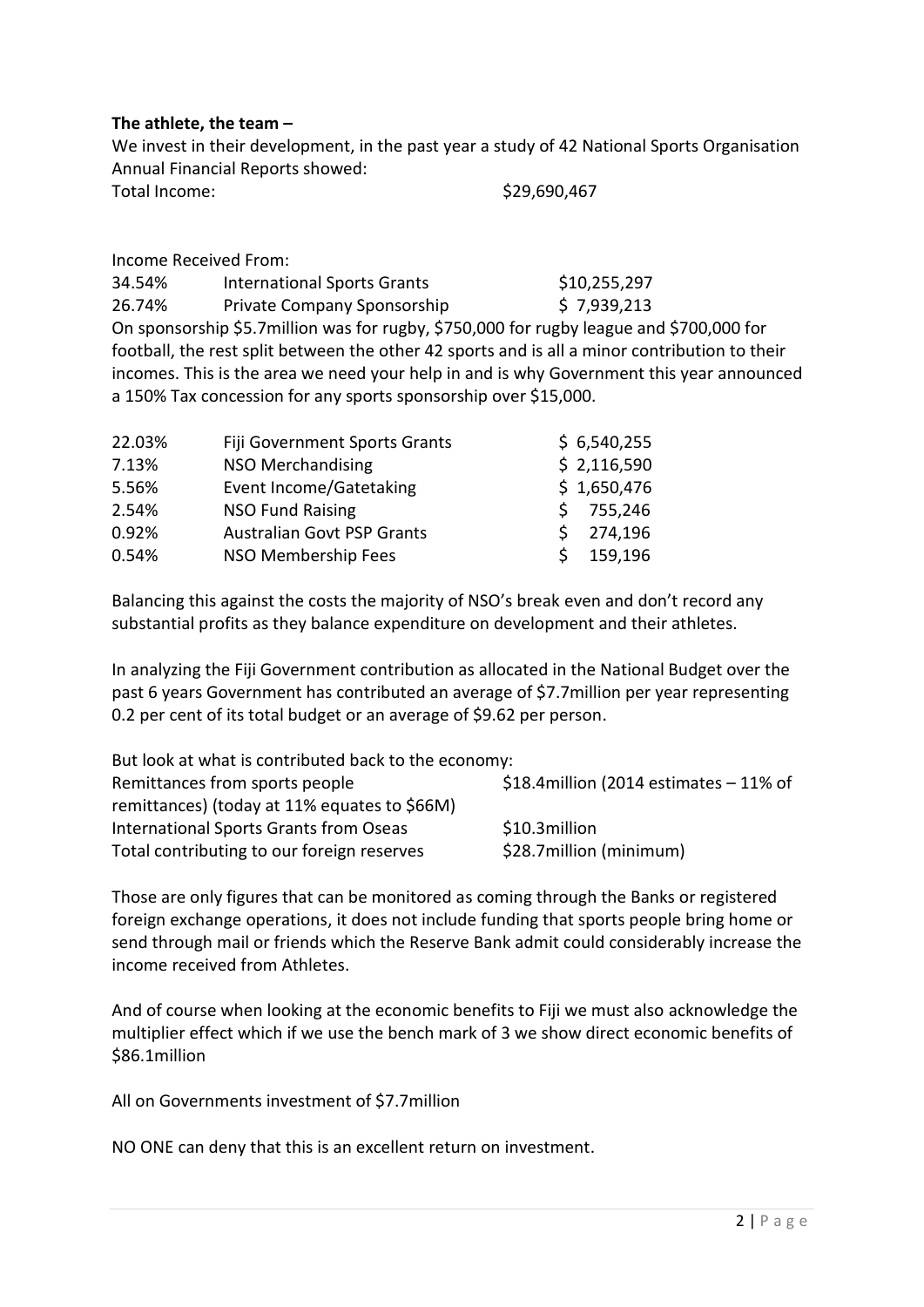And that's only the start as I shall explain later as we look at the return on investments when hosting international sporting events in Fiji.

Our athletes need more recognition of what they contribute to our economy, they have a limited term in contribution and Fiji does nothing currently to assist our athletes after sport.

# **Facilities:**

The economic return as seen previously from our athletes is only achievable by investing in providing development pathways for them and in ensuring they are provided with international standard sporting facilities to enable them to train in and develop their individual sporting talents.

Sports facilities in Fiji have generally been provided by or through Government, and local bodies, a number of private facilities were provided in the Colonial era by CSR and more recently by some of our tourist resorts or hotels.

Fiji Sports Council was set up 40 years ago principally as the result of Fiji hosting the Pacific Games in 1979. Today the Sports Council manages and owns 23 facilities around the country.

Principally among these are Fiji's only certified international venues being the ANZ Stadium, the Vodafone Arena, the FMF Gymnasium, the Damodhar Acquatic centre, the Victoria Tennis & Squash courts, the National Hockey centre, the Oceania Tennis Centre. The sports council operate other facilities in Sigatoka, Rakiraki and Navua.

With a current valuation of \$175million, without Governments ongoing support Fiji could not continue to support these venues.

Thankfully this Government sees the ongoing economic benefits of providing international venues and continues to invest in establishing more, especially with the upgrade of Lautoka's Churchill Park, with a proposed indoor arena and the almost completed 50 and 25metre swimming pools in Lautoka. Plans are being prepared for new facilities in Nasinu.

Fiji Sports Council only makes an operating profit on 3 facilities being the ANZ stadium, the Vodafone Arena and the FMF Gymnasium this can principally be seen from them not just being used for sports but as special venues for any event, also from them being able to be supported by naming rights sponsors and thanks for this must go to ANZ, Vodafone, Damodhar City and FMF who contribute annually over \$500,000 to FSC income. All have renewed their contracts so therefore we have companies who see the advantages and must measure the economic return to their business for them to continue their commitment.

The cost of operating and maintaining the FSC facilities is substantial, and upgrading facilities has been an ongoing commitment of the Council, of Government and with the support of our Bankers ANZ.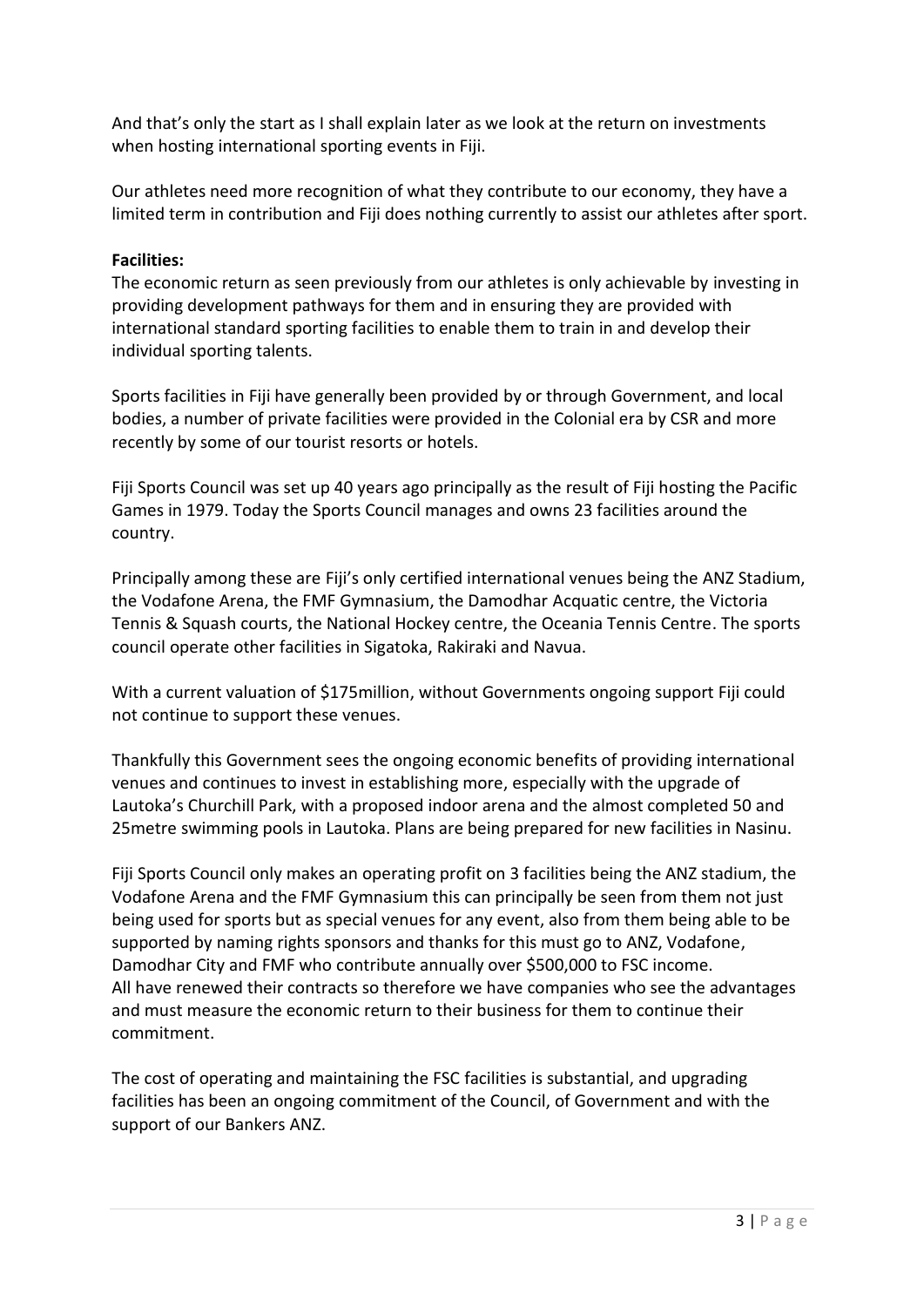The ANZ stadium upgrade in 2012-2013 cost \$22million since then the operating profit has been approx.. \$1million annually .

We now after 6 years need to replace the running track a cost of close to \$5million. Is it economically viable to do the answer is NO, especially when we only charge athletes \$1 per day to train on the track, but then what if we don't – NO Chow Games, NO Coke Games and NO international athletic events.

It is only viable to the Country, due to the economic return received from Hosting such events.

The upgrade of FMF Gymnasium in 2017 cost \$4.5million and the Vodafone Arena opened last Friday \$16.6million. These venues do show an operating profit but they don't show a reasonable return on investment, again this comes from the economic return provided due to having international standard events. Again I will address that later as Hosting of Events is very viable to the economy.

The other stadiums and facilities around the country are all run down and need basically replacing except Churchill Park. These being run by local bodies mean we have no figures on their income or expenditure, on their sustainability or on what they contribute to the economy. Their expenses come out of rates so it is hard to judge. They do contribute to local competitions, the development of our athletes and to the wellness of our country.

It is very obvious that while we must continue to invest in Sports infrastructure we will in the future need to look at more involvement in their development through Public and Private partnerships as is being practiced more and more overseas.

The Sports Council in the next week is demolishing all the buildings at the old Laucala Bay Secondary School site, it is to be cleared and through public and private partnerships a series of new high rise buildings, including sports facilities will be established and provide Hotel and budget accommodation for visiting athletes, offices including indoor gymnasium and halls for sports such as Table Tennis, Judo, Taekwondu. More multipurpose courts will be established.

All in all this development will provide the funding for sports through the investment in a multiuse mixture of commercial and sports facilities.

As we proceed with this we will be looking for commercial partners so I trust that support will come from a number of you present here today.

# **Nations Wellness:**

Sports and Physical activity has been identified as contributing to wellness of the nation and to the economy.

We all know of our major problems of NCD's. It has affected us all, it has affected our businesses, we have lost a number of trained staff. It has affected our families and life style as we have lost our bread winners.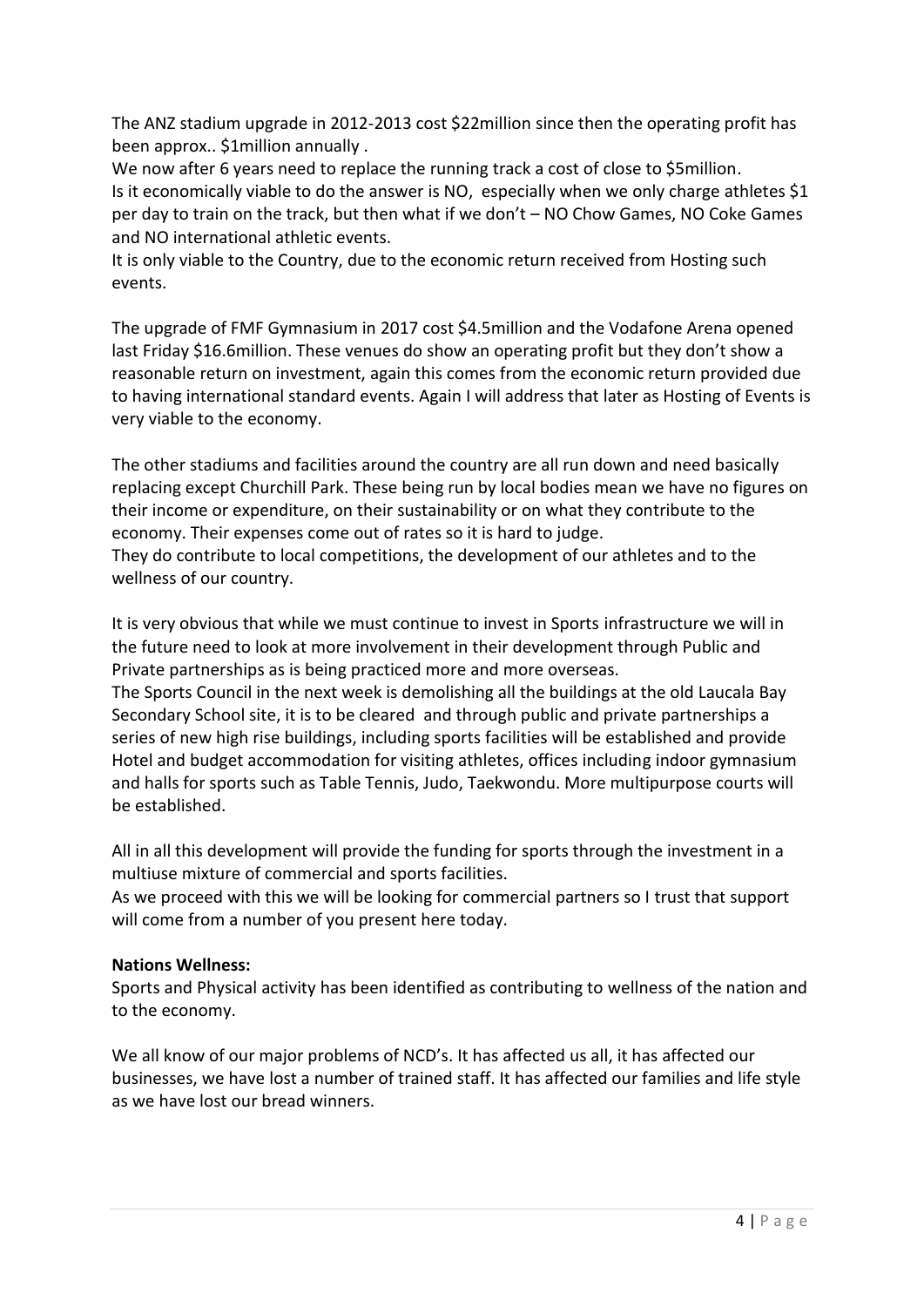The investment by Government and international agencies to sports wellness and fitness programs will never be enough but thankfully a number of businesses have taken up this challenge and are running physical activity and sports programs for their staff.

The cost and economic burden to Fiji as recently announced by our President is estimated to be around \$406 million annually.

We must do more and while Government through the Commission and Ministry of Health provides funding to assist in community programs. Our investment and that of every corporation or business must increase as we can't continue to have such an economic loss effect on our operations.

The economic return to our companies must be measured and the right investment must be made by each and everyone one of us.

Our budget items in Expenditure for Staff wellness must increase and start to reflect the return we can expect from a healthier workforce.

A recent English study shows that people taking part in regular sport can save the equivalent of FJ\$5,052 in health care costs per person.

Thus we see that Sports can contribute to all businesses and provide an economic incentive for businesss to invest more in growing our sports and that sponsorship should not be seen as a burden but an investment in our future.

# **Sports Tourism**

The Economic effect of Sports Tourism is different to that of Hosting International Sports events which I will address next.

Sports Tourism has basically no cost involved to Fiji apart from investing in Tourism marketing to show Fiji's ability to host events but the returns to Fiji are many. The measurement of economic returns will be measured by Tourism Fiji but is currently only included in the Tourism Stats of incoming visitors and through the hotels in their returns of guests.

The current Tourism Fiji budget for sports events is \$300,000 which represents the only cost to Fiji we can currently identify.

Sports Tourism is generally where groups of likeminded individuals regularly travel internationally to play sports as part of their holidays or overseas experience. It has become an industry with several international travel agencies and some airlines concentrating on this niche market and their organization. Generally they are affluent many retired and while they will come for sports they will stay an average of 7 days and play sports for 2. The majority of their time is spent touring in Fiji. School tours attract many parents who while their children will stay in villages, school dorms, or budget accommodation, the parents' choice our 5 star accommodations.

Sports Tourism includes:

School sports teams visiting (both primary & secondary) Masters Sporting Events (Golden Oldey or Vintage Tournaments)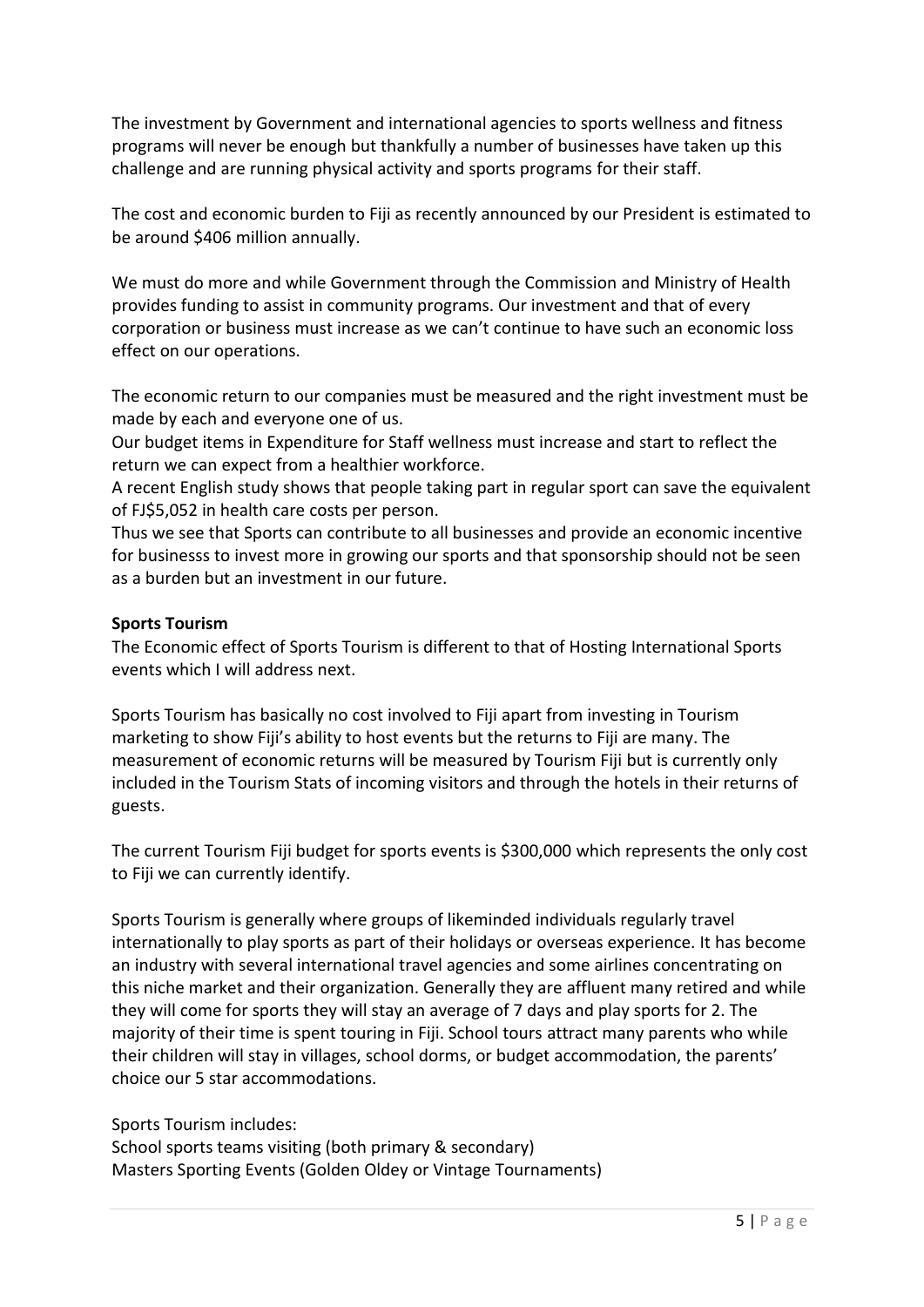Ocean Swimming Events Yachting match racing

Recent events have seen: Masters Cricket Masters Netball Masters Bowls Denerau Open Waters Event World Hash Harriors Event

Happening as we speak the World Vintage Rugby Tournament at Churchill Park.

As I said we have no figures for their spend, the Tourist industry certainly welcomes them as they spend large, come in our off seasons and contribute to the economy. The return on investment is substantial. Thankfully Fiji's inbound tour operators have now identified this as a growing niche market for our Tourism industry.

#### **Hosting of Internationally Sporting Events**

We are grateful that Government has seen the benefits derived from the Hosting of International Events and we have of late seen a large increase in Governments budget for these events.

There is a major cost involved as generally the Host Sport pays the majority of costs in bringing teams and officials to the country.

No sport in Fiji can afford to fund such events and therefore relies on Government to provide, with some help from the Sports International Body.

Fiji is becoming a preferred destination in the Pacific due to Governments and the Sports Councils funding of international standard sporting facilities. We are now seen as the Sports Hub of the Pacific. Hence Hosting of Events shows a return to Government in their investment in infrastructure unrealized by the Sports Council.

Hosting of International events has been closely monitored and tracked through detailed acquitals of all expenditure and analyzing the income received through hotels and other providers.

An example was a recent survey done on the **Oceania Youth Tennis Event** held in Lautoka. Being a youth tournament the players were all accompanied by their parents, friends and siblings. As it was a small tournament we asked parents to complete a survey form to show what they spent while in Fiji.

| <b>Governments Contribution was:</b>           | \$25,000  |
|------------------------------------------------|-----------|
| Survey Results on dollars spent totaled approx | \$900,000 |

As accountants you can see that Government received their investment several times over just in Taxes let alone the other benefits to the economy.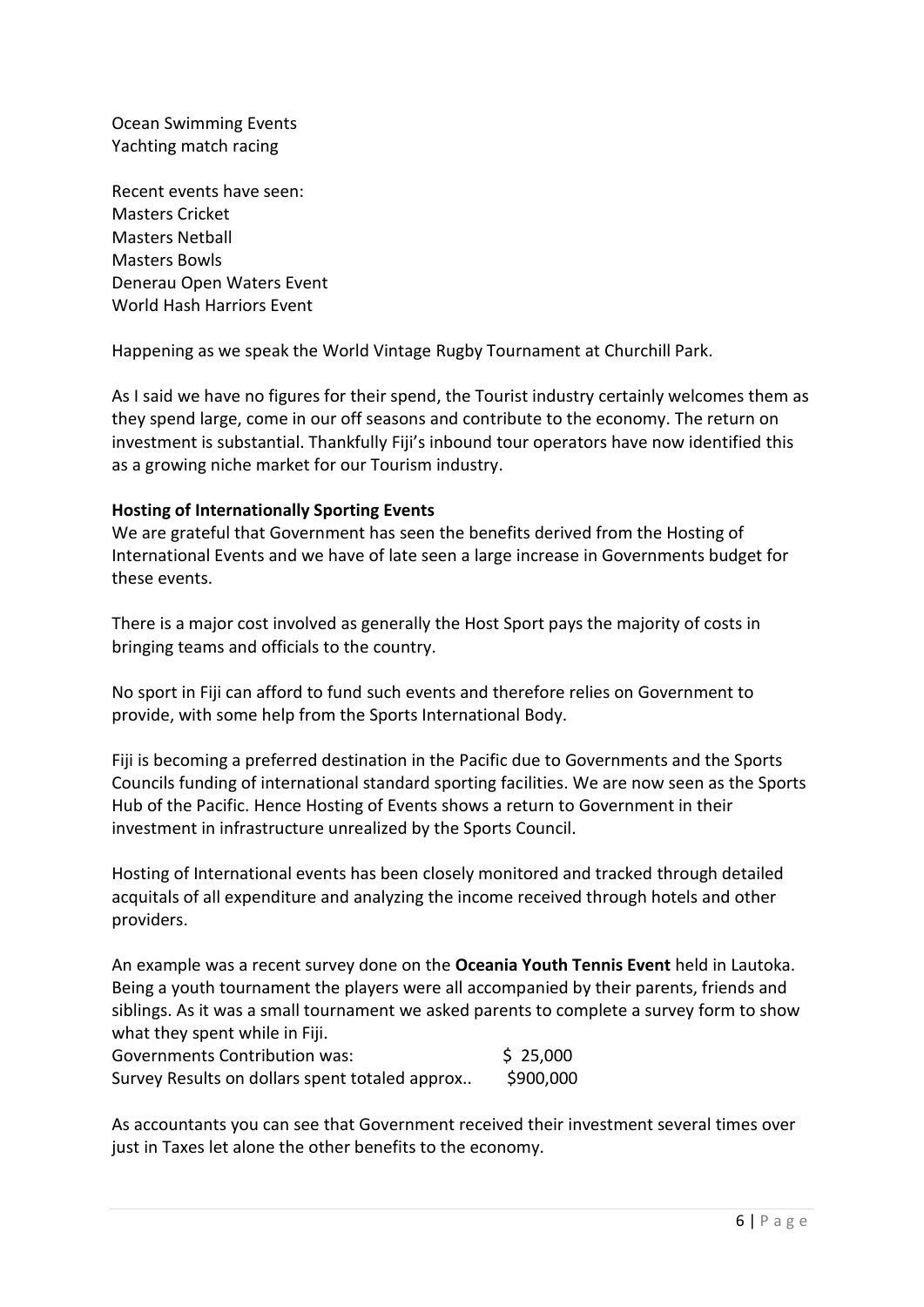| <b>Super Rugby</b>                                                                                                                                                            | Government Investment<br>Economic Return including broadcasting                                                                                                                         |                        | \$2million<br>\$19 million |  |  |  |
|-------------------------------------------------------------------------------------------------------------------------------------------------------------------------------|-----------------------------------------------------------------------------------------------------------------------------------------------------------------------------------------|------------------------|----------------------------|--|--|--|
| Suva, Pac Harbour & Coral Coast Hotels all full, report best F&B income over 3 days                                                                                           |                                                                                                                                                                                         |                        |                            |  |  |  |
| I have chosen three recent tournaments we hosted as an example of the return on<br>investment for sports in Fiji.                                                             |                                                                                                                                                                                         |                        |                            |  |  |  |
| <u><b>International Weightlifting Junior World Championship - FMF Gymnasium, SUVA</b></u><br>Competing Countries Paid their own airfares and accommodation in Fiji for 10days |                                                                                                                                                                                         |                        |                            |  |  |  |
|                                                                                                                                                                               | Total Visiting Competitors, Official's & family                                                                                                                                         | 700                    |                            |  |  |  |
| <b>Government Grant:</b>                                                                                                                                                      |                                                                                                                                                                                         | \$1,317,345            |                            |  |  |  |
|                                                                                                                                                                               | Spend in Fiji: Fiji Airways/ Suva Hotels/ Meals/Dep Tax/Shopping \$2,441,500 Oseas Income<br>Local Organisation Expenditure into Community (Govt)<br>Total Contribution to Economy was: |                        | \$998,612<br>\$3,440,112   |  |  |  |
|                                                                                                                                                                               | International Table Tennis World Cadet Challenge 2017 - Vodafone Arena                                                                                                                  |                        |                            |  |  |  |
| Total Visiting Competitors, Official's & family<br>$170 - 12$ days                                                                                                            |                                                                                                                                                                                         |                        |                            |  |  |  |
| <b>Government Grant:</b><br><b>International Grant</b>                                                                                                                        |                                                                                                                                                                                         | \$450,000<br>\$220,000 |                            |  |  |  |
|                                                                                                                                                                               | Spend in Fiji: Fiji Airways/ Suva Hotels/ Meals/Dep Tax/Shopping \$1,192,500 Oseas Income<br>Local Organisation Expenditure into Community (Govt)<br>Total Contribution to Economy was: |                        | \$500,000<br>\$1,692,500   |  |  |  |
| Oceania Rugby 7's Tournament - ANZ Stadium                                                                                                                                    |                                                                                                                                                                                         |                        |                            |  |  |  |
|                                                                                                                                                                               | Total Visiting Competitors, Official's & family                                                                                                                                         |                        | $450 - 5$ days             |  |  |  |
| <b>Government Grant:</b>                                                                                                                                                      |                                                                                                                                                                                         | \$1,500,000            |                            |  |  |  |
| Spend in Fiji:                                                                                                                                                                | Fiji Airways/ Suva Hotels/ Meals/Dep Tax/Shopping \$1,860,000<br>Local Organisation Expenditure into Community (Govt)<br>Total Contribution to Economy was:                             |                        | \$200,000<br>\$2,060,500   |  |  |  |

Special Benefits for Destination Fiji Brand in Australia and New Zealand was an audience reach through SKY NZ TV reach of 342,000

Hosting of Events is a NO brainer the return on investment is good, it effects all areas of our economy.

Our SME's Benefit through TShirt printing, supplying local gift packs and provide traditional food and entertainment.